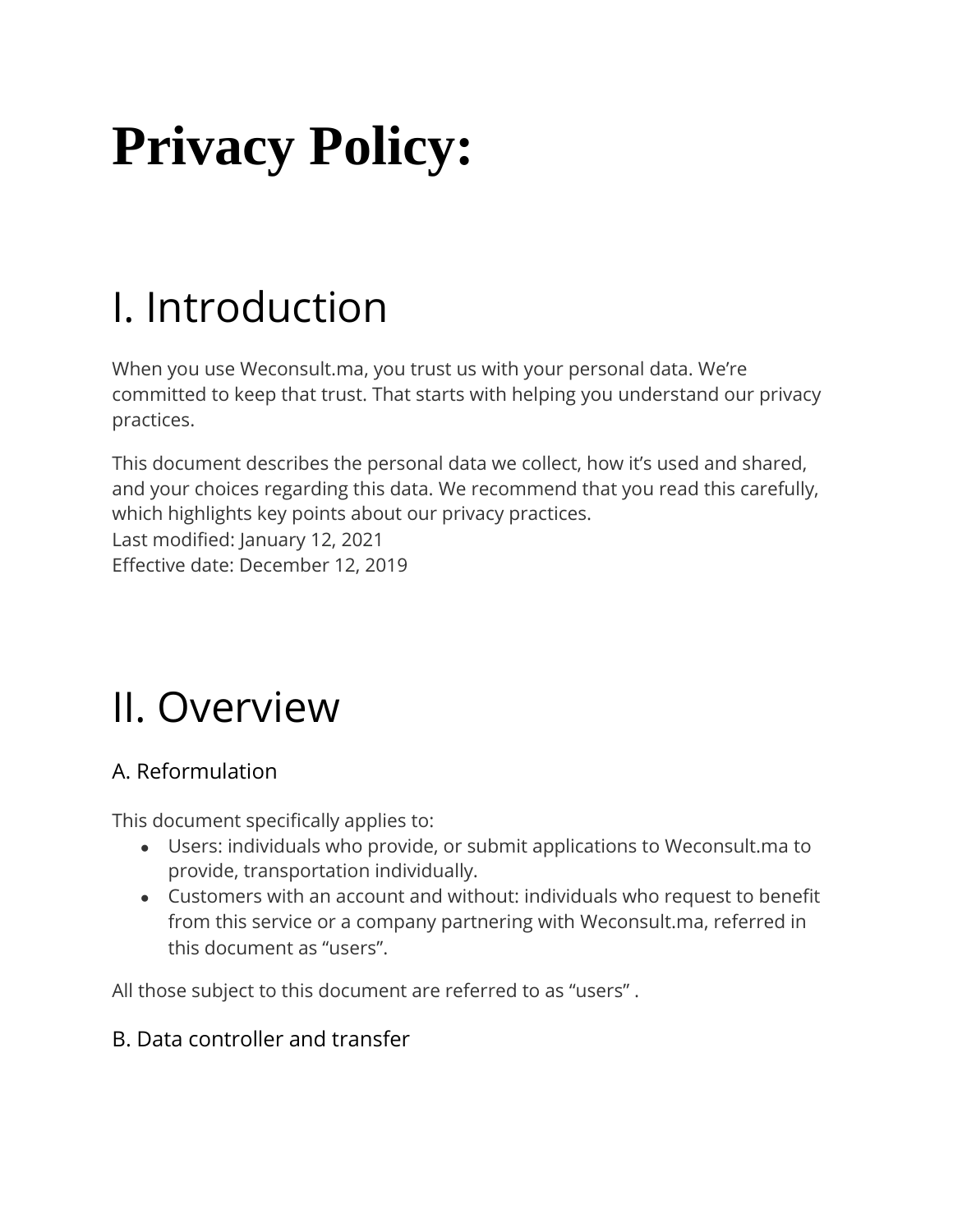Weconsult.ma is the data controller for the personal data collected in connection with use of Weconsult.ma services.

Questions, comments, and complaints about Weconsult.ma data practices can be submitted [here.](https://help.uber.com/riders/article/submit-inquiry-to-uber-data-protection-officer-dpo?nodeId=489292a2-27ce-42f5-9a47-d4dd017559fd)

## III. Data collections and uses

## A. The data we collect

Weconsult.ma collects:

- Data provided by users to Weconsult.ma, such as during account creation.
- Data created during use of our services, such as location, app usage, and device data.
- Data from other sources, such as Weconsult.ma partners and third parties that use Weconsult.ma APIs.

The following data is collected by or on behalf of Weconsult.ma:

1. Data provided by users. This includes:

- User profile: We collect data when users create or update their Weconsult.ma accounts. This may include their name, email, phone number, login name and password, address, profile picture.
- Demographic data: We may collect demographic data about users, including through user surveys.
- User content: We collect the information users submit when they contact Weconsult.ma customer support, provide ratings or compliments for the users.
- 2. Data created during use of our services. This includes:
	- Location data: We collect precise or approximate location data from a user's mobile device if enabled by the user to do so.
	- Usage data: We collect data about how users interact with our services. This includes data such as access dates and times, archives, ongoing courses
	- Device data: We may collect data about the devices used to access our services, including the hardware models, device IP address, operating systems and versions, software, preferred languages, unique device identifiers, advertising identifiers
	- $\bullet$  Communication data: We enable users to communicate with each other and our team through Weconsult.ma mobile apps and websites. For example, we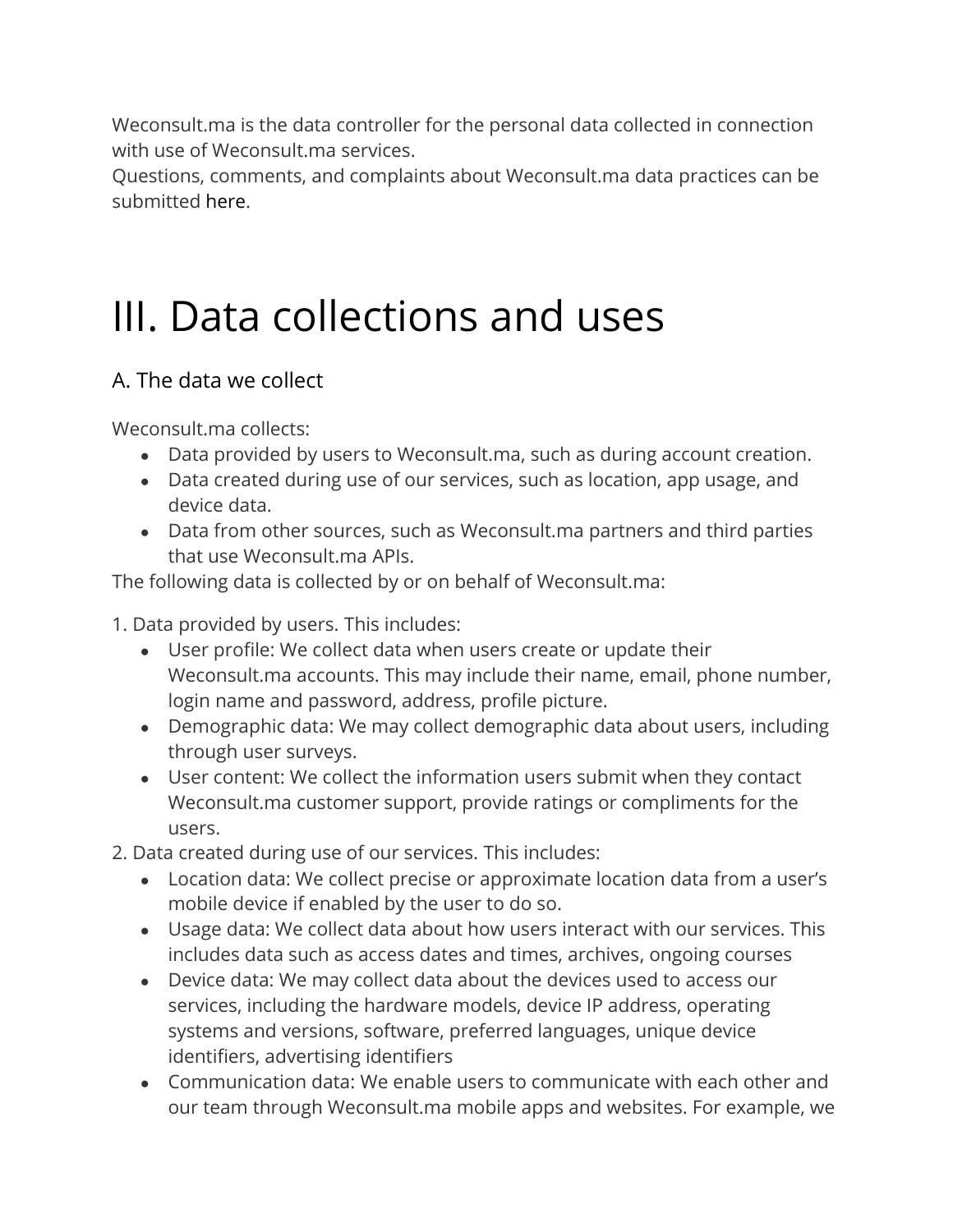enable users and clients, to call or text. Weconsult.ma may also use this data for customer support services, for safety and security purposes, to improve our services and for analytics.

Weconsult.ma may combine the data collected from these sources with other data in its possession.

### B. How we use personal data

Weconsult.ma collects and uses data to enable reliable and convenient services. We also use the data we collect:

- For customers' support.
- For research and development.
- To enable communications between users.
- To send marketing and non-marketing communications to users.
- In connection with legal procedures.

Weconsult.ma does not sell or share users' personal data with third parties for their direct marketing, except with users' consent.

Weconsult.ma uses the data it collects for purposes including:

1. Providing services and features:

Weconsult.ma uses the collected data to provide, personalize, maintain, and improve our products and services.

This includes using the data to:

- Create and update users' accounts.
- Verify users' identity, background history, and eligibility to work.
- Track and share the progress of rides.
- Enable features that allow users to share information with other people, such as when clients submit a compliment about a driver.
- Enable accessibility features that make it easier for users with disabilities to use our services, such as those that enable deaf or hard-of-hearing clients to alert their users of their disabilities.

#### 2. Safety and security:

We use personal data to help maintain the safety, security, and integrity of our services and users. This includes: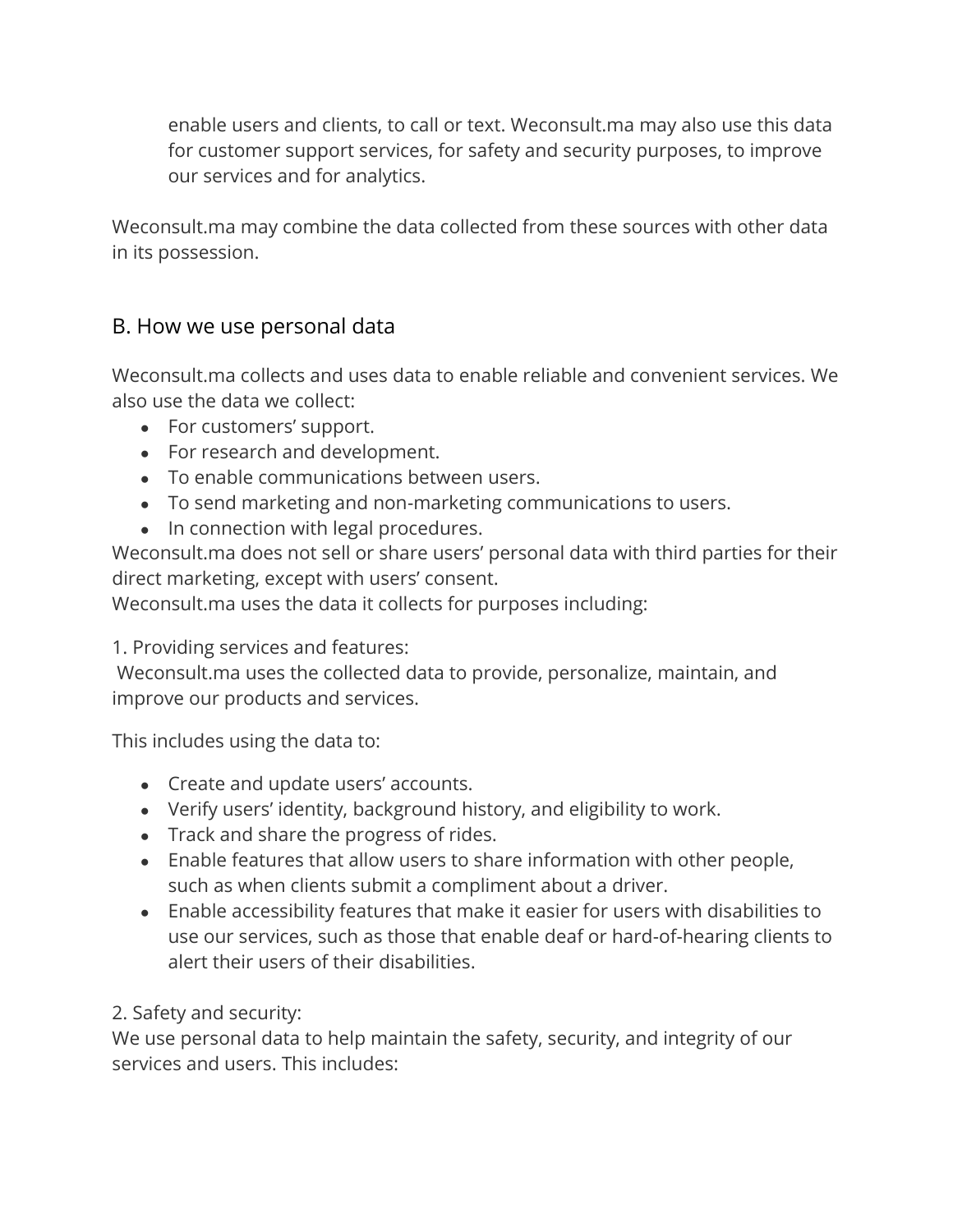- Scanning users' eligibility before enabling their use of our services, including reviews of background checks, permitted by law, to help prevent use of our services by unsafe users.
- Using data from users to help identify unsafe driving behavior such as speeding or harsh breaking and acceleration, and to inform them of safer driving practices.
- Using device, location, profile, usage, and other data to prevent, detect, and combat fraud or unsafe activities.
- Using user ratings and feedback to encourage compliance with our Community guidelines and as grounds for desactivating users with low ratings or who otherwise violated such guidelines in certain countries.

3. Customer support:

Weconsult.ma uses the information we collect to provide customer support, including:

- Direct questions to the appropriate customer support person.
- Investigate and address user concerns.
- Monitor and improve our customer support responses and processes.
- 4. Enabling communications between users:

For example, a driver may message or call a client to confirm a pickup location, a client may contact a driver to retrieve a lost item or recheck on the driver location and confirm the ride.

5. Marketing:

Weconsult.ma may use the data to market our services to our users. This includes sending users communications about Weconsult.ma services, features, promotions, surveys, news, updates, and events.

We may communicate products and services offered by Weconsult.ma partners to our users. We do not sell users' personal data to, or share it with, such partners or others for purposes of their own direct marketing or advertising, except with users' consent.

We may use the data we collect to personalize the marketing communications (including advertisements) that we send, based on user location, past use of Weconsult.ma services, and user preferences and settings.

6. Non-marketing communications:

Weconsult.ma may use the data we collect to generate and provide users with receipts; inform them of changes to our terms, services, or policies; or send other communications that aren't for the purpose of marketing the services or products of Weconsult.ma or its partners.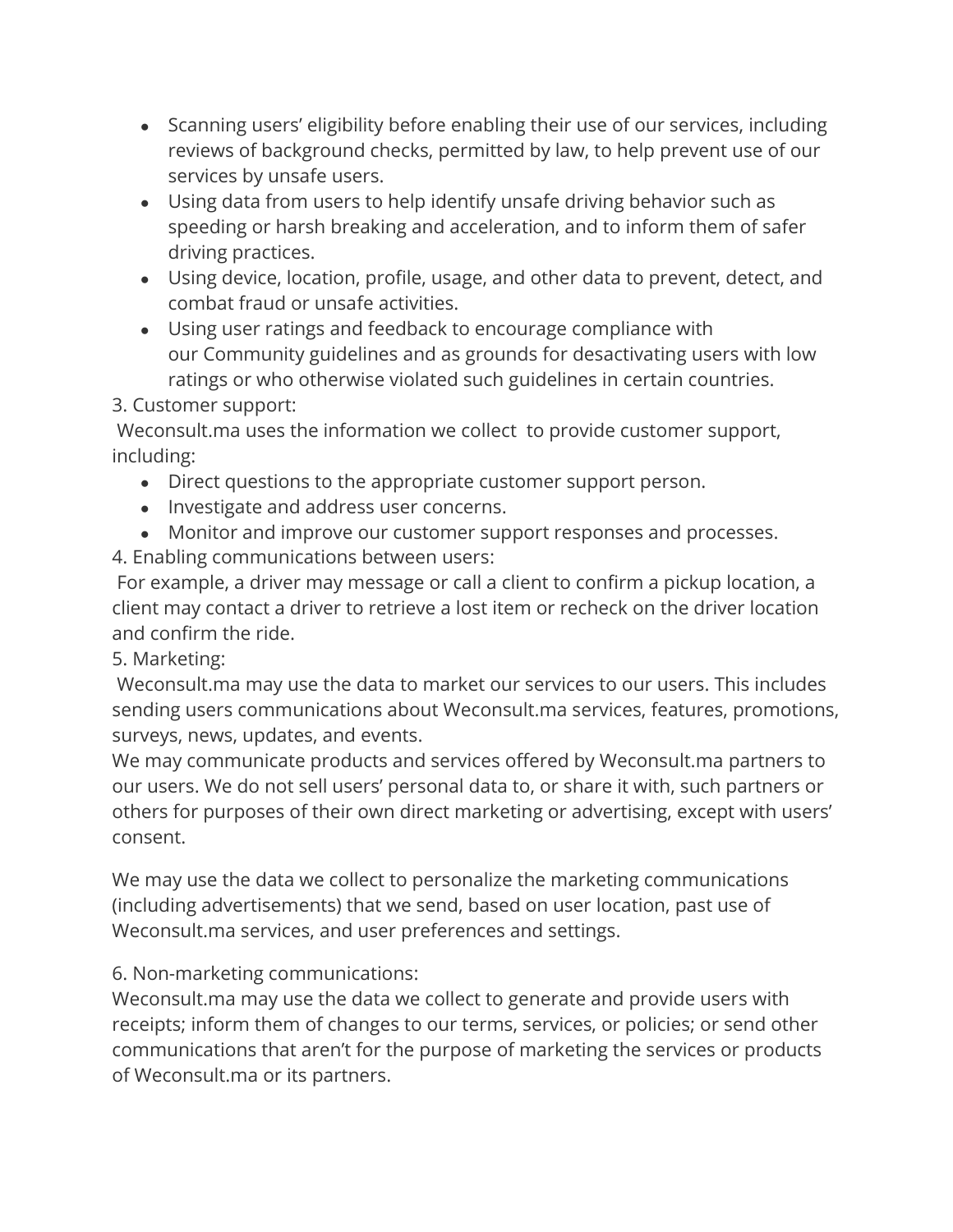## C. Cookies and third-party technologies

Weconsult.ma uses cookies and other identification technologies on our apps, websites, emails, and online ads for purposes described in this document. Cookies are small text files that are stored on browsers or devices by websites, apps, online media, and advertisements. Weconsult.ma uses cookies and similar technologies for purposes such as:

- Authenticating users
- Remembering user preferences and settings
- Determining the popularity of content
- Delivering and measuring the effectiveness of advertising campaigns
- Analyzing site traffic and trends, and generally understanding the online behaviors and interests of people who interact with our services

We may also allow others to provide audience measurement and analytics services for us, to serve advertisements on our behalf across the Internet, and to track and report on the performance of those advertisements. These entities may use cookies, SDKs, and other technologies to identify the devices used by visitors to our websites, as well as when they visit other online sites and services.

## D. Data sharing and disclosure

Weconsult.ma may share the data we collect:

#### 1. With other users

This includes sharing:

- Client's first name, rating, and pickup and/or drop off locations with users.
- Share data with the clients, including name and photo, license plate, and driver photo; average rating provided by users; total number of trips; length of use of the Weconsult.ma app; contact information (depending upon applicable laws); and driver profile, including compliments and other feedback submitted by past users. We also enable our clients and users to have access to their archives and export receipts if needed.

### 2. With the general public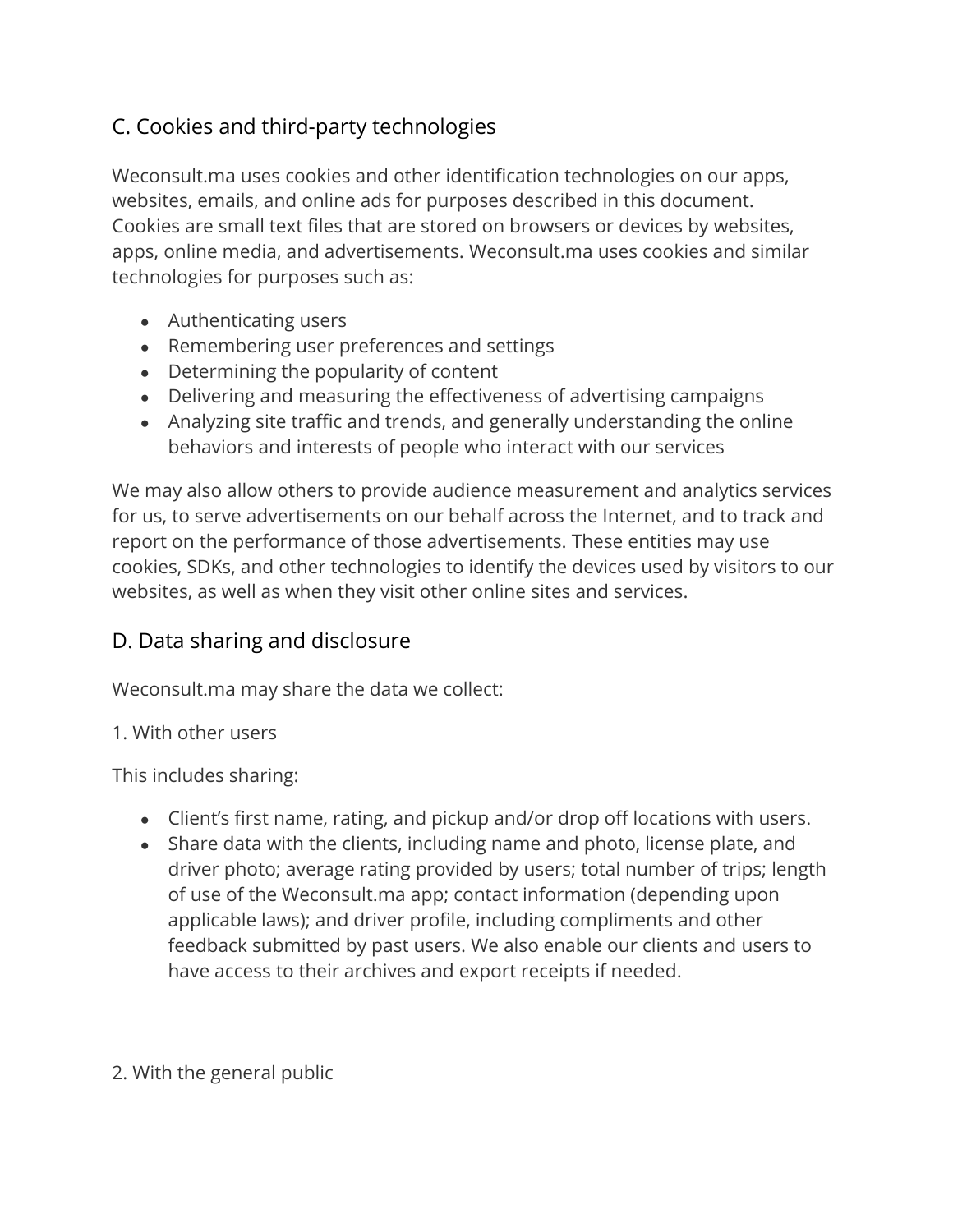Questions or comments from users submitted through public forums such as Weconsult.ma social media pages may be viewable by the public, including any personal data included in the questions or comments submitted by an user.

#### 3. For legal reasons or in the event of a dispute

Weconsult.ma may share users' personal data if we believe it's required by applicable law, regulation, operating license or agreement, legal process or governmental request, or where the disclosure is otherwise appropriate due to safety or similar concerns. This includes sharing personal data with law enforcement officials, public health officials, other government authorities, airports (if required by the airport authorities as a condition of operating on airport property), or other third parties as necessary to enforce our Terms of Service, user agreements, or other policies; to protect Weconsult.ma rights or property or the rights, safety, or property of others; or in the event of a claim or dispute relating to the use of our services.

Please see Weconsult.ma [Guidelines for Law Enforcement Authorities](https://www.uber.com/legal/data-requests/guidelines-for-law-enforcement-united-states/en-US) for more information.

#### 4. With consent

Weconsult.ma may share an user's personal data other than as described in this document if we notify the user and they consent to the sharing.

### D. Data retention and deletion

Weconsult.ma retains user profile, courses, and other personal data for as long as a user maintains their Weconsult.ma account.

Weconsult.ma may retain certain user data after receiving an account deletion request if necessary, such as to comply with legal requirements.

Riders may request deletion of their account at any time through the Settings, or through Weconsult.ma [Help Center.](https://help.uber.com/h/55ae2bb5-b102-4ab0-9ed3-32f4db95f0e5) Following such requests, Weconsult.ma deletes the data that it is not required to retain for purposes of regulatory, tax, insurance, litigation, or other legal requirements. For example, Weconsult.ma retains location, device, and usage data for these purposes for a minimum of 7 years; while it retains such data, it may also use it for purposes of safety, security, fraud prevention and detection, and research and development. In certain circumstances, Weconsult.ma can retain the driver account if the balance is not yet paid and once